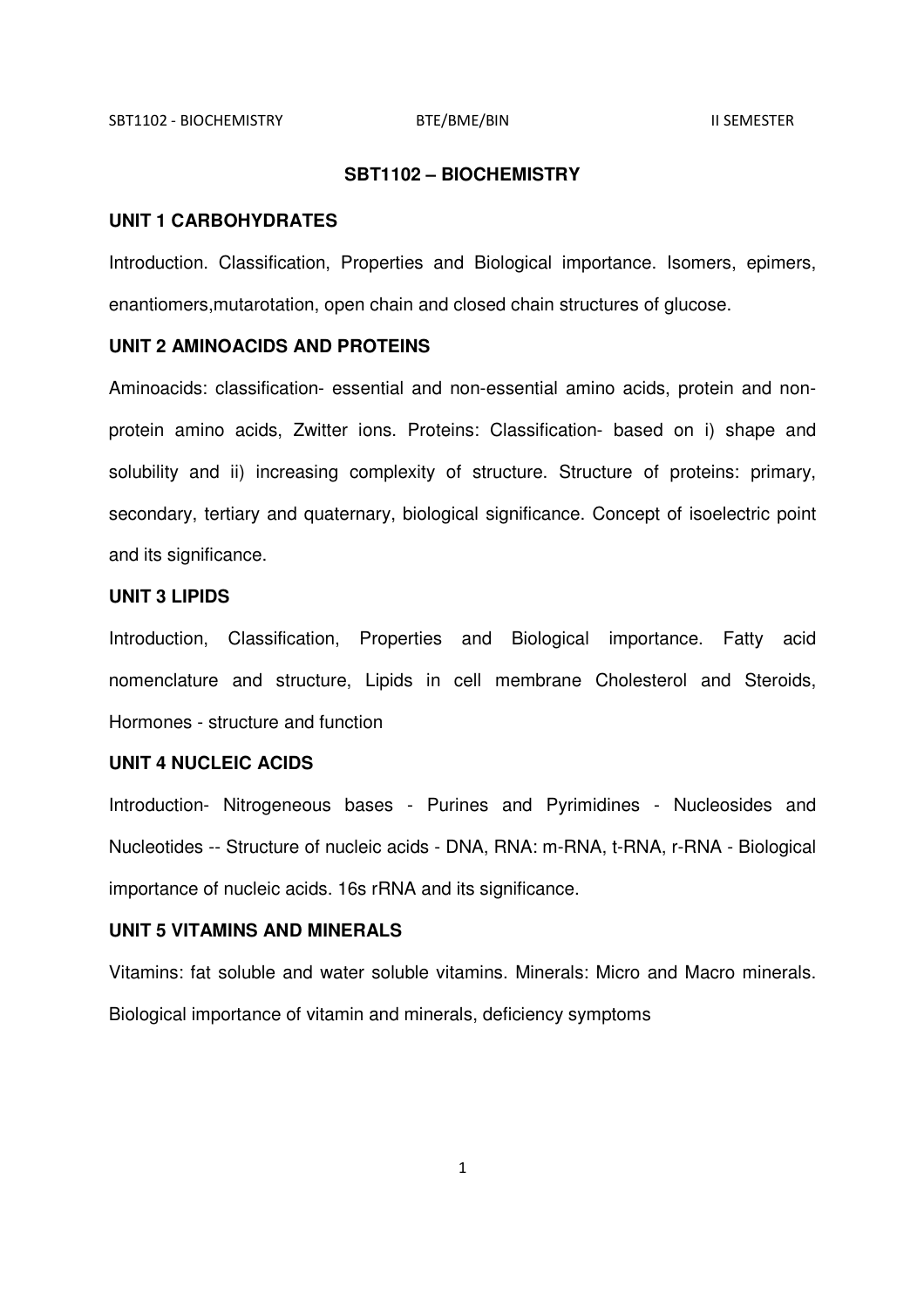## **Vitamins - Introduction**

Vitamins are essential nutrients that are required by the body. Since they were discovered and their positive effects became known for us, they became one of the most common products of the pharmaceutical industry. They all have a unique role in maintaining normal cell function, growth and development. Vitamins are classified into two categories:

- Fat soluble vitamins (A, D, E and K),
- Water soluble vitamins (B and C).

Fat-soluble vitamins, once ingested, the body uses what it needs at the time and stores the rest in fat tissue. The vitamins can be stored and remain here until they are needed for future use. If too much is ingested this can cause hypervitaminosis, a potentially dangerous condition. Deficiencies can also occur when fat intake is low or if fat absorption is compromised in certain conditions (e.g. taking certain drugs, cystic fibrosis).

In contrast water-soluble vitamins are not stored in the body. The body uses the amount needed and any excess is excreted in urine. As they are not stored, the body requires a constant supply in order to stay healthy.

# **Fat Soluble vitamins**

# **Vitamin A (retinal)**

**Role** 



Vitamin A structure

- Good vision: It is a component of retinal pigments, which helps especially in low lighting.
- Reproduction, cell division and gene expression.
- Participates in bone and tooth development.
- Maintains mucous membranes of the mouth , nose, throat and lungs, by keeping them moist.
- Maintains healthy skin.
- Antioxidant, which may protect against cancer. Beta-carotene is an antioxidant.
- Supports immune function.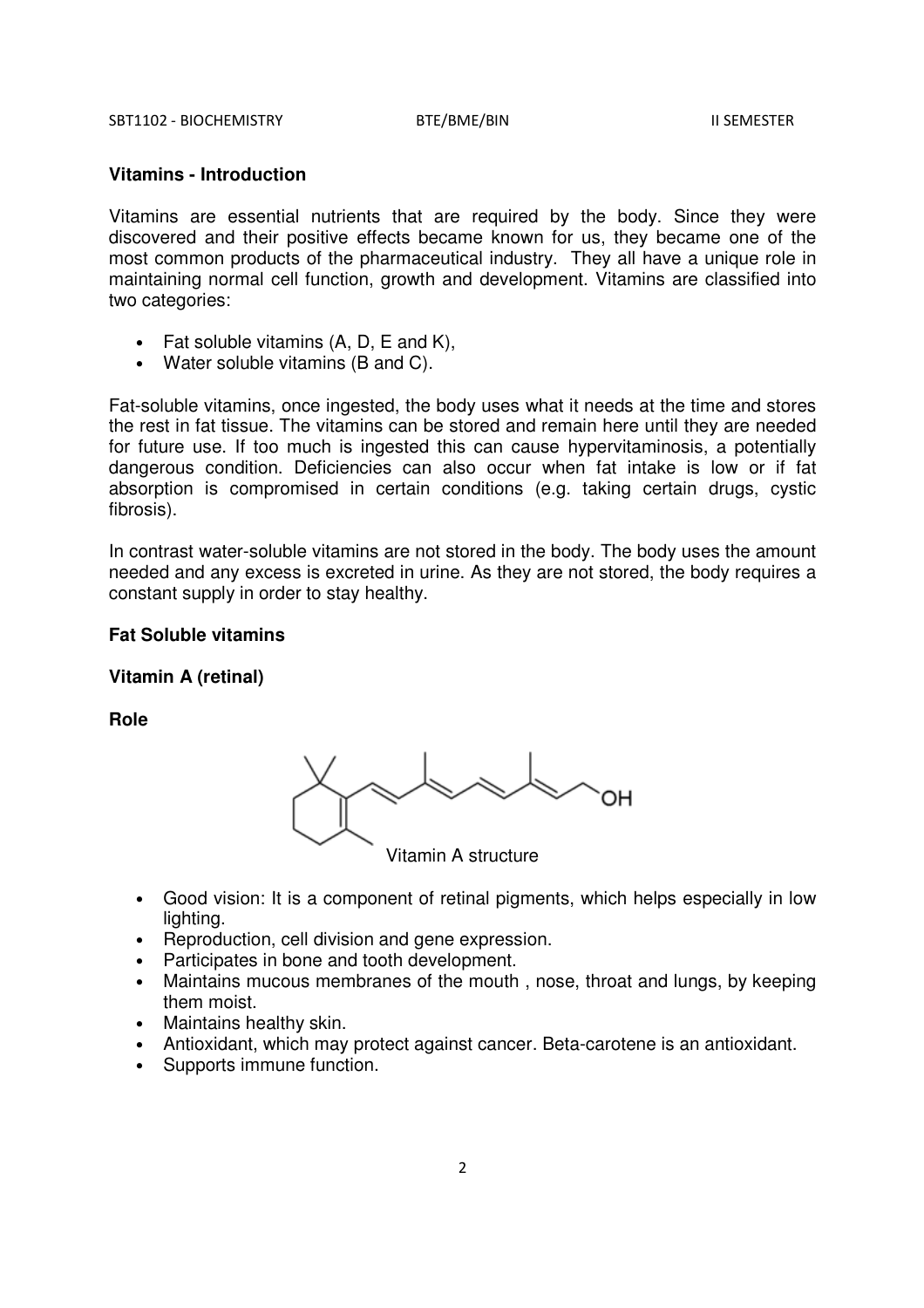Vitamin A primarily comes from animal sources: eggs, meat, fortified milk, cheese, cream, liver, kidney, cod, and halibut fish oil. Beta-carotene comes from colourful fruits and vegetables, such as carrots, pumpkin, winter squash, dark green leafy vegetables and apricots. Usually the more intense the colour of the fruit or vegetable, the more beta-carotene it contains.

#### **Excess**

This can either be acute or chronic and can present with a number of symptoms. Acute toxicity causes dry, itchy skin, headache, nausea, loss of appetite and blurred vision. Severe toxicity can result in growth retardation, enlargement of the liver and spleen, loss of hair, bone pain, increased pressure in the skull and skin changes. Increased amounts of beta-carotene can turn the skin yellow or orange.

#### **Deficiency**

This is usually associated with strict diet restriction or excessive alcohol intake.

- **Mild:** night blindness, diarrhea, reduced resistance to infection, impaired vision.
- **Severe:** inflammation of the eyes, keratinisation of the skin and eyes and blindness in children.

## **Vitamin D**

**Role** 



Participates in metabolism of calcium and phosphate and maintains adequate serum concentrations of both. It also promotes calcium absorption in the gut. Vitamin D is especially important in growing children, as it is needed for strong bones and teeth. Research shows that it also provides protection against osteoporosis, hypertension, cancer, and some autoimmune diseases.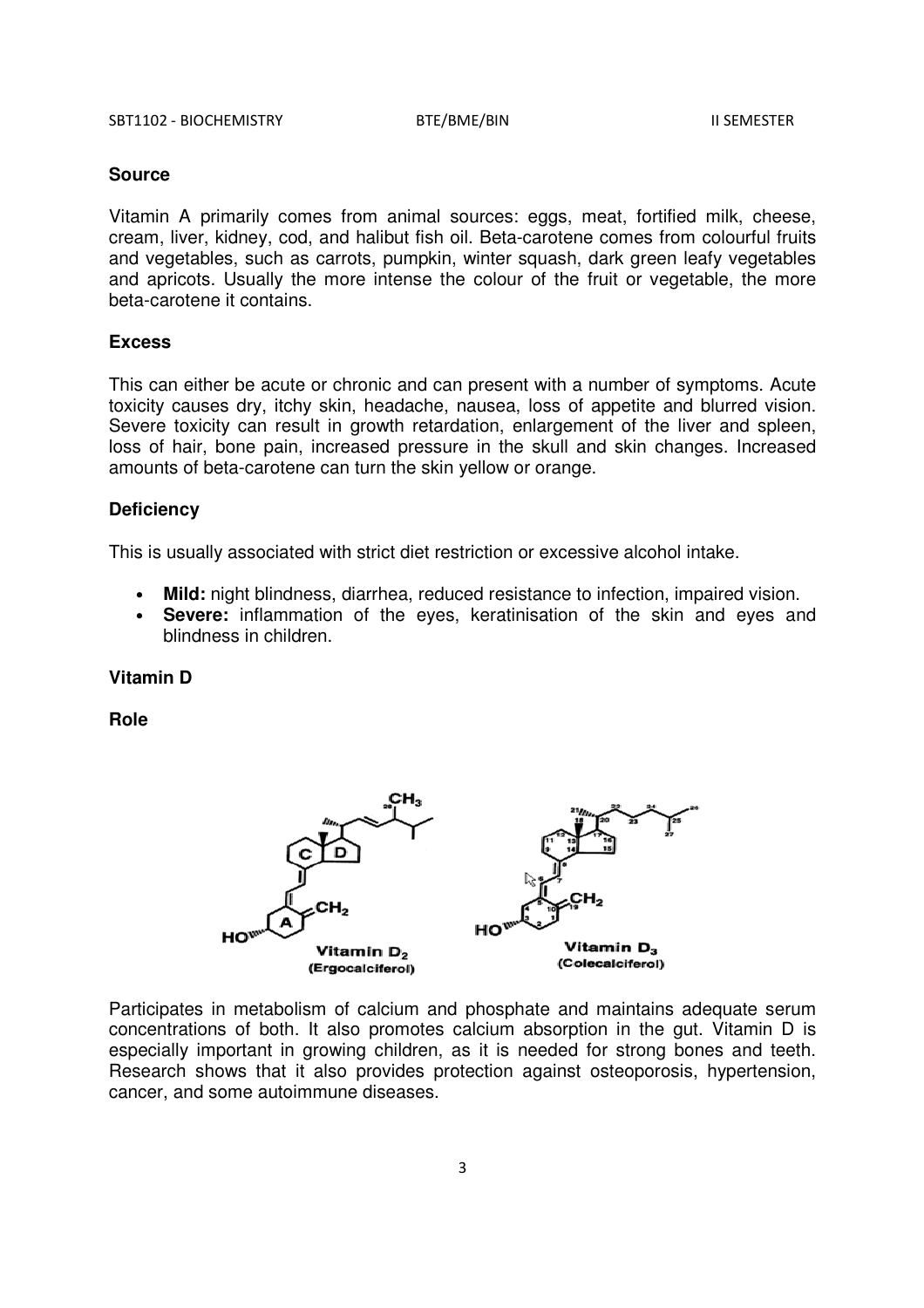Primary source is milk and other dairy products. It is also found in oily fish and cod liver oil. It is not only found in foods, it can be synthesised in the skin and is triggered by the exposure to UV rays from sunlight (it is recommended to get 10 to 15 minutes of sunshine three times weekly is enough to produce the body's requirement of vitamin D)

#### **Excess**

Toxicity causes elevated plasma concentration of calcium which can have some side effects: Blood vessel contract, high blood pressure and Calcium deposits in soft tissues such as the heart and lungs, Kidney stones, Nausea, vomiting, constipation, poor appetite, weakness, and weight loss.

## **Deficiency**

The main diseases associated with vitamin D deficiency are Osteomalacia and rickets (in children). The symptoms that arise are nausea, weight loss and irritability for mild cases, and mental and physical growth retardation, kidney damage and movement of calcium from bones into soft tissues for the severe cases.

# **Vitamin E**

**Role** 



Vitamin E structure

It is an antioxidant that protects Vitamin A and C, red blood cells and essential fatty acids from becoming destroyed. It also prevents cell membranes from being damaged.

# **Source**

It can be found in natural or synthetic forms. It is found in vegetable oils, cereals, meat, poultry, eggs, fruits, vegetables, legumes, wheat germ oil and whole grain and is also available as a supplement.

#### **Excess**

There is an increased risk of bleeding especially in patients taking blood-thinning agents such as heparin, warfarin or aspirin, and in patients with vitamin K deficiency. It can also cause nausea and digestive tract disorders.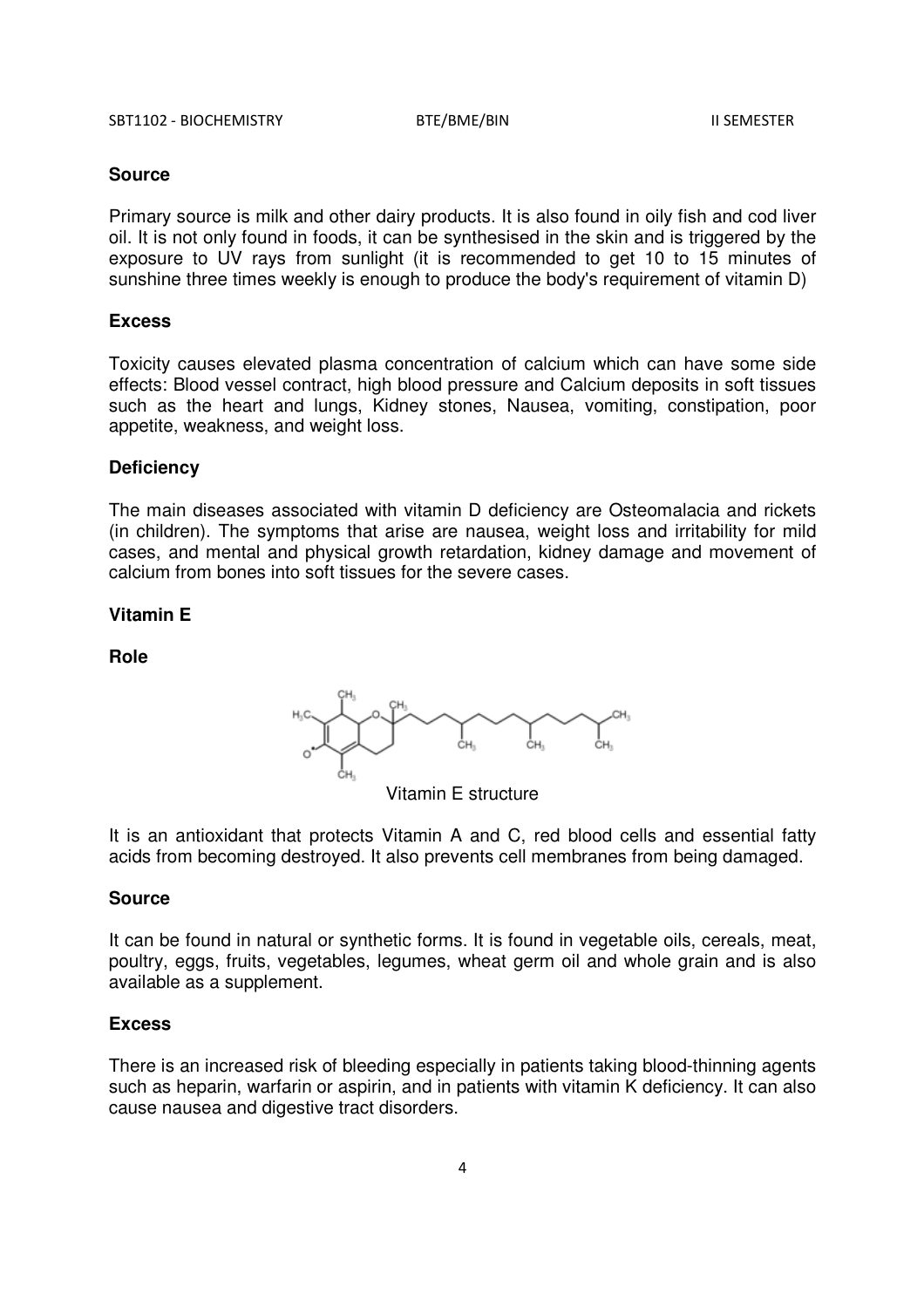#### **Deficiency**

This is very rare and impossible to produce without starvation. It generally occurs in infants and people unable to absorb fats.

#### **Vitamin K**

Vitamin K is group of compounds derivated from 2-methyl-1,4-naftochinon (IUPAC: 2 methylnaphthalene-1,4-dione)

# **Role**



Vitamin  $K_1$  structure

It has an important role in normal blood clotting (**factors II, VII, IX and X** are vitamin K dependent, because it works as cofactor in carboxylation of glutamic acid to γcarboxyglutamic acid which is essential for calcium binding on these factors), for synthesis of protein C and S and it is also needed to help build strong bones.

#### **Role in coagulation therapy**

The role of vitamin K is often exploited in anticoagulation treatments in patients with increased risk of thrombosis. These compounds used are referred to as vitamin K antagonists, many of these are coumarin based, the best know of which is warfarin. Coumarin based compounds function by preventing the conversion of the inactive epoxide form of vitamin K into its activated form by inhibiting the enzyme responsible for its reduction ( vitamin K epoxide reductase).

Alternative anticoagulation treatments include heparin (via the inactivation of thrombin) in vivo and EDTA, oxalate and citrate (which remove  $Ca^{2+}$ ) but can only be used in vitro due to the biological importance of  $Ca^{2+}$ .

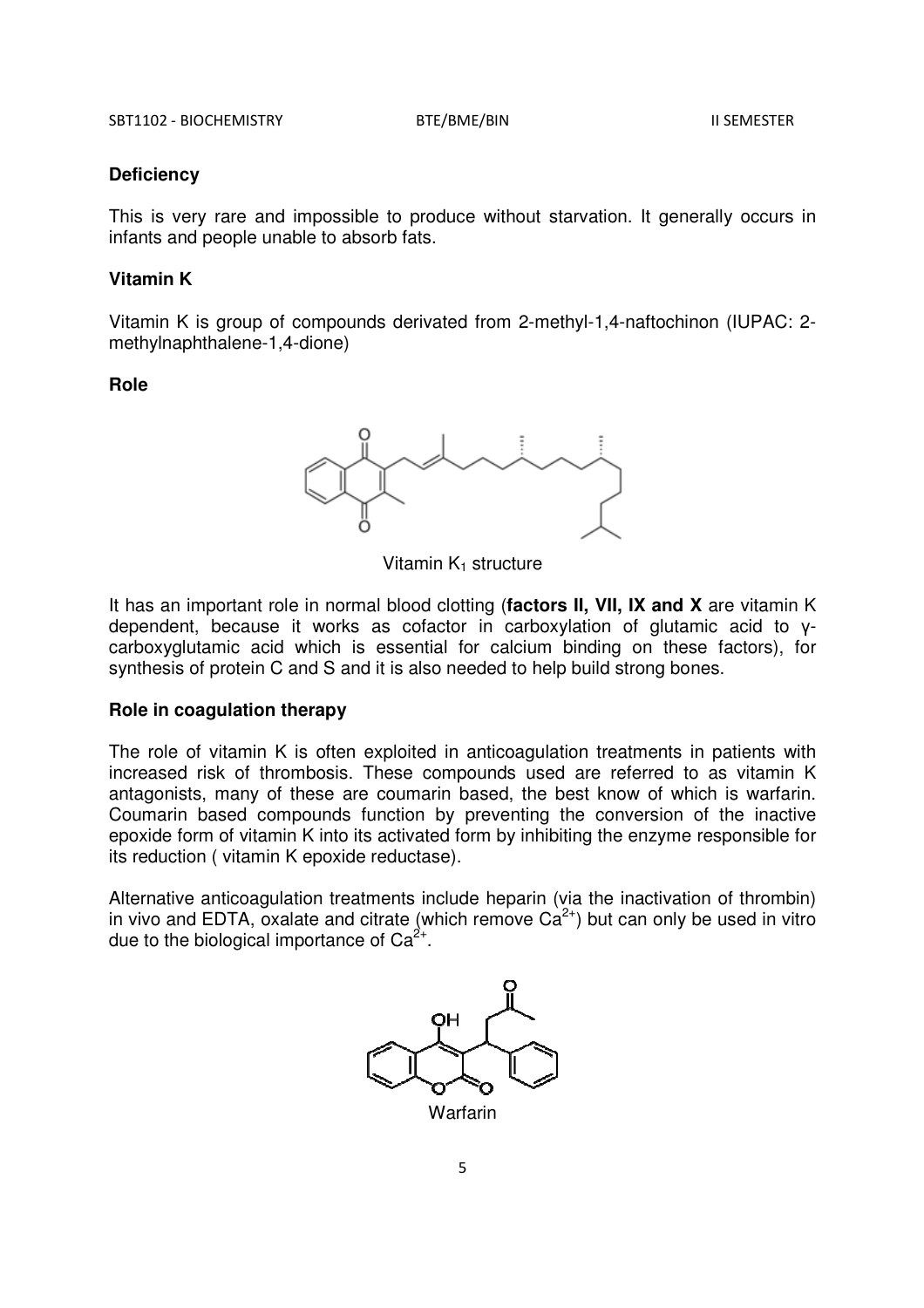It is found in green leafy vegetables, such as broccoli and spinach, pulses, vegetable oils, cereals, milk, milk products, meat, eggs and fruit. Bacteria in the intestines can also synthesis Vitamin K and contribute to the available pool.

• requirement: 1  $\mu$ /kg/day (except newborns)

#### **Excess**

This can cause the breakdown of red blood cells and also liver damage. Therefore if a person is taking blood-thinning agents, they may need to limit the amount of Vitamin K intake.

**Note**: Vitamin K is an antidote for warfarin.

#### **Deficiency**

It is very rare in adults, but can occur in individuals that cannot absorb it properly, due to lack of intestinal bacteria, as well as those being treated long term with antibiotics. It can cause excessive bleeding and increased tendency to bruise. It may also be the cause of haemorrhagic disease of newborn, because placental transfer of vitamin K is very low, its level in breast milk is low as well. (prevention: 1 mg of vit. K intramuscularly 2–6 hours after birth and then 1 mg of vit. K per os every week till age one month, and for exclusively breast feeded children till age 6 months).

#### **Water Soluble vitamins**

Water-soluble vitamins consist of the B-group vitamins and vitamin C. Their deficiency is treated by administration of the deficient vitamin.

## **B Group Vitamins Features**

- A common feature of group B vitamins is their occurrence in yeast (except vitamin  $B_{12}$ ). However, if the yeast is included in the diet only as a means of rising bread, then yeast is not considered the major source of group B vitamins in humans; a small quantity of yeast does not contain nutritionally significant amount of B vitamins.
- Their metabolic effects are inter-linked.
- Deficiency of only a single vitamin occurs rarely.
- They are produced by the intestinal micro flora but the amount produced is generally only a fraction of the daily recommended intake.
- Some are more frequently called by their name, others by number. Some vitamins may not have a number because it has been found that some substances, originally considered as vitamins, are NOT essential for humans, therefore they are not vitamins or are a mixture of substances.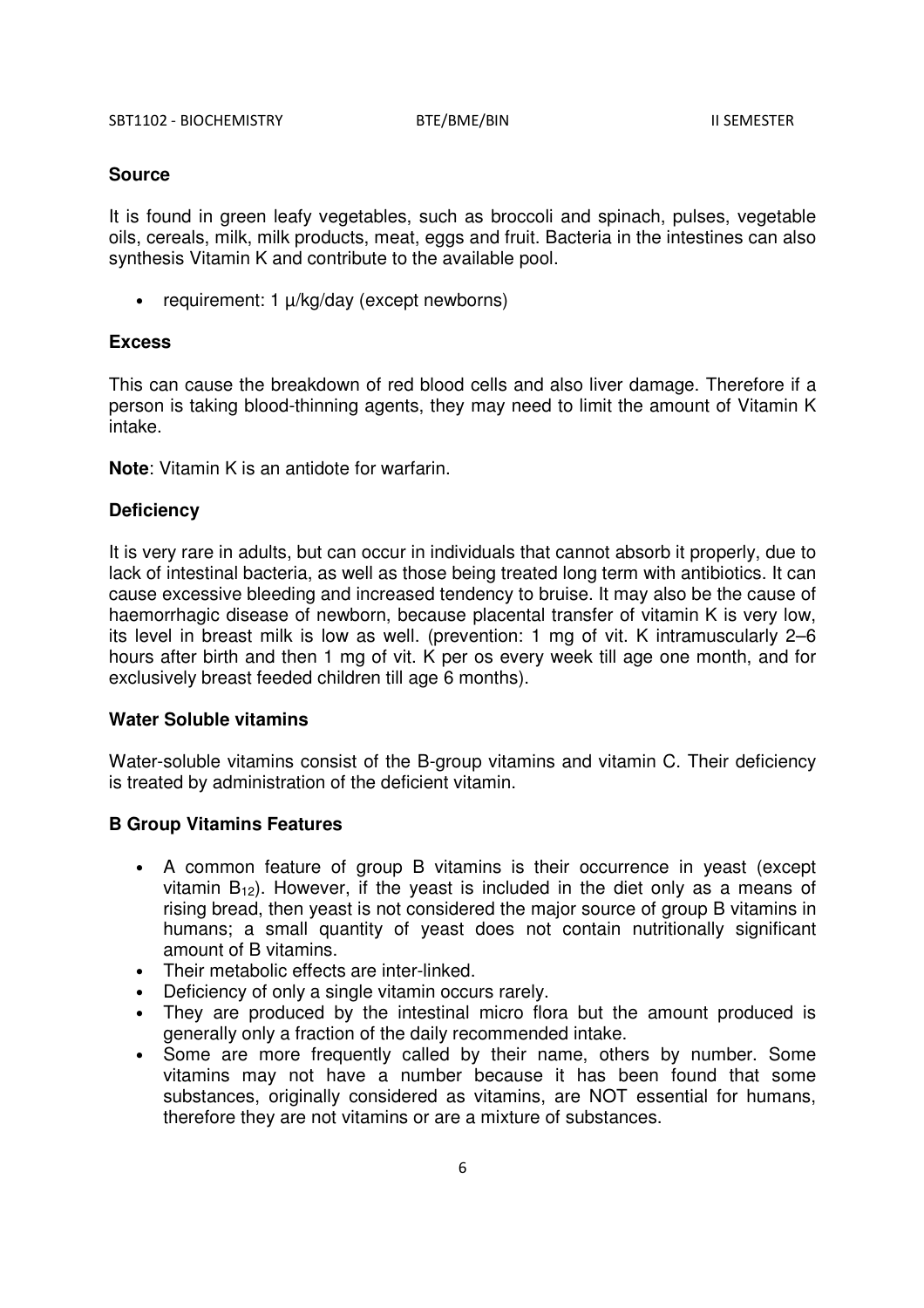# **Vitamin B1 (thiamine)**



Thiamine ( vitamin  $B_1$  ) is a coenzyme decarboxylase important for the metabolism of glucose and energy supply to nerve and muscle cells.

## **Source**

Meat, fish, cereals, yeast, legumes.

#### **Daily recommended intake** for adults: 1-1.4 mg

# **Deficiency**

The disease beri-beri from a lack of dietary vitamin  $B_1$  is found today in very poor population groups (e.g. refugees) in countries where people live mostly on polished/white rice. It may also develop in people who live mostly on refined wheat flour products and among alcoholics and food faddists.

A typical image consists of nervous disorders, especially peripheral nerves (dry beri beri), edema and heart disease (beri beri wet). Impaired absorption of vitamin  $B_1$  occurs in alcoholics and is manifested by Wernicke encephalopathy.

Suboptimal thiamine status based on biochemical criteria in Europe was detected only in 4-6% of the population. Risk group are alcoholics.

Laboratory evaluation: thiamine excretion in the urine. In the absence of erythrocytes is reduced transketolase concentration in the blood and the sea is high concentrations of glycoxalate.

## **Excess**

Signs of excess are not encountered.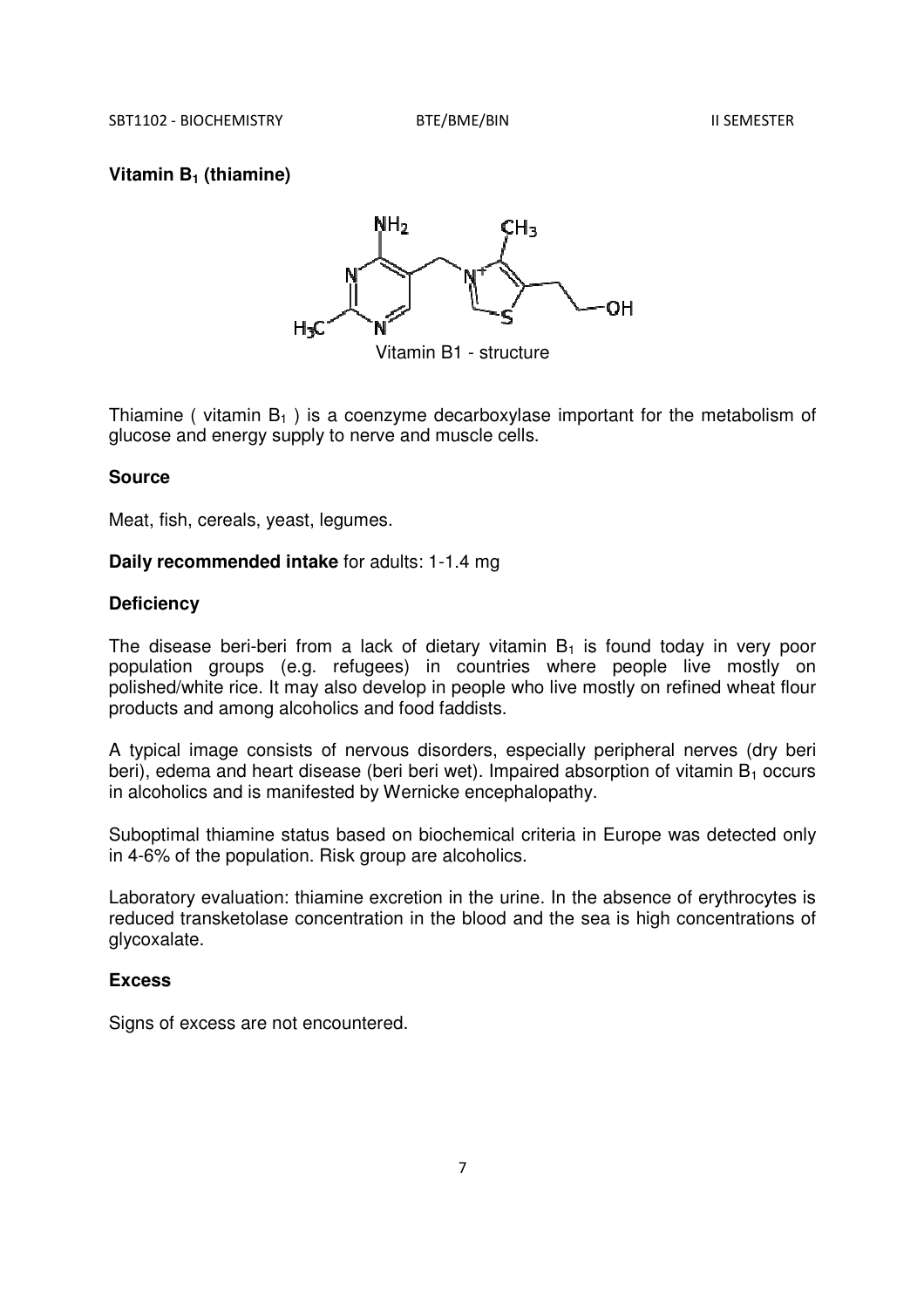#### **Vitamin B2 (riboflavin)**



Riboflavin or vitamin  $B_2$  is part of coenzymes flavinadenine mononucleotide (FAD) and flavin mononucleotide (FMN), plays a key role in oxidative metabolism.

# **Source**

A small amount is found in many foods. Main sources are meat, milk and milk products; good sources are also fish, offal (inner organs), eggs, and whole grain cereals. Milling of cereals removes most of vitamin  $B_2$  - some countries (e.g. USA) fortify cereal products with riboflavin.

# **Recommended daily intake** for adults: 1.2 to 1.5 mg

#### **Deficiency**

According to several population studies, the deficiency is widespread in developing countries, where diet is poor in animal foods, vegetables and fruits, and where cereals are milled (white flour). Frequently the deficiency is secondary due to malabsorption, enterocolitis, coeliac disease , chronic hepatitis; in children often after the use of broadspectrum antibiotics. It may develop in cancer, cardiac disease, diabetes

**Clinical picture**: The description of the signs of riboflavin deficiency is somewhat inconsistent in various scientific publications. Riboflavin deficiency occurs almost always together with deficiencies of other group B vitamins, which may cause some of the signs. The signs most frequently described are: angular stomatitis, peeling lips (cheilosis), glossitis, and normocytic normochromic anemia.

**Laboratory evaluation:** decreases secretion of vitamin B<sub>2</sub> in urine (normal values are 106–638 nmol/l) , decreased concentrations of glutathione and glutathione reductase in erythrocytes.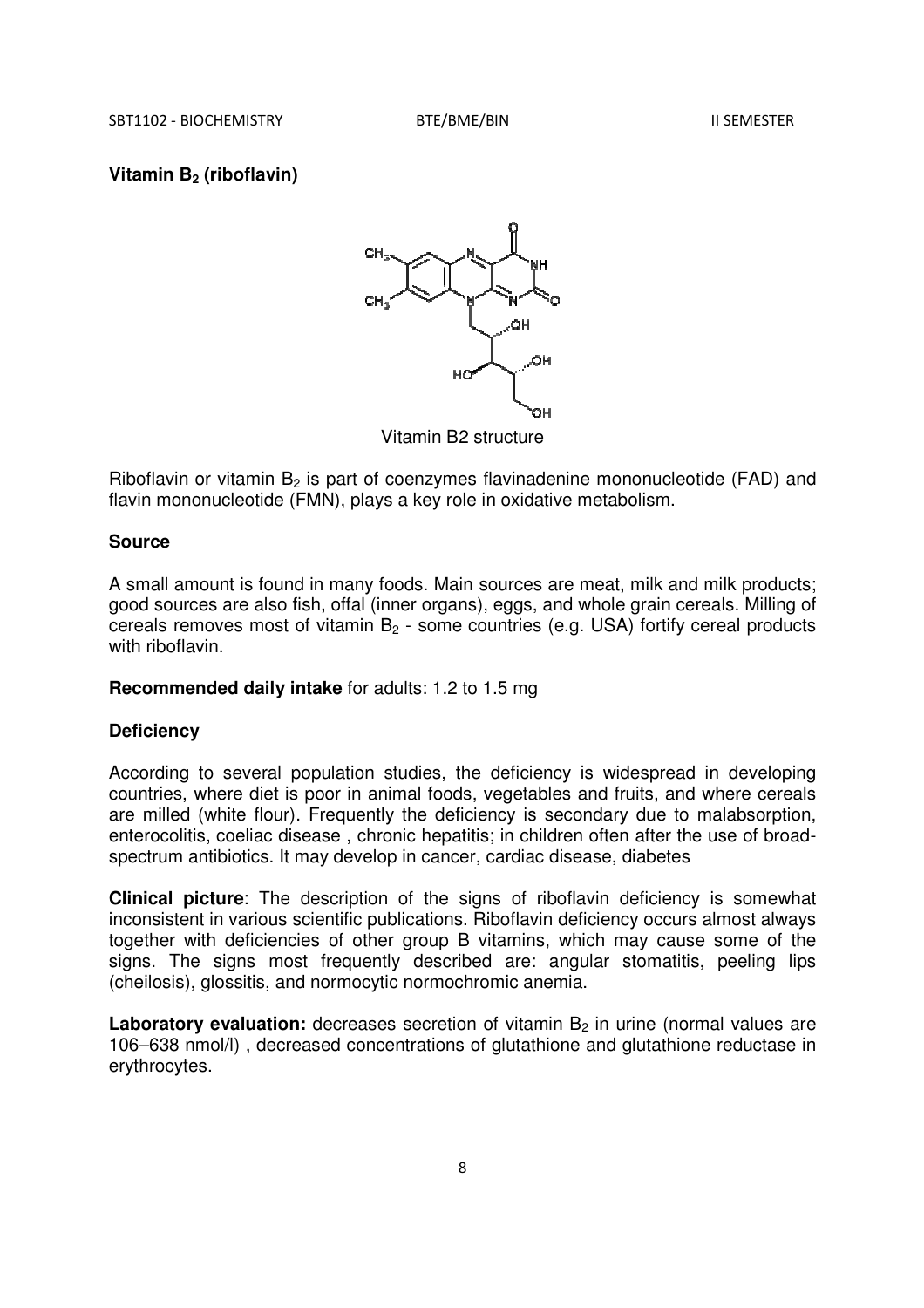# **Excess**

Signs of excess are not known.

# **Vitamin B3 (niacin)**

Niacin (vitamin  $B_3$ ) is the name for nicotinamide and nicotinic acid. It is part of enzymes, oxido-reduction systems (nicotinamide adenine dinucleotide -NAD, nicotinamide adenine diphosphate -NADP). May form in the liver from tryptophan and its biosynthesis is very slow and it is needed vitamin  $B_6$ .

# **Source**

The source of most foods - meat, fish, cereals. The recommended daily dose for adults is by age and sex of 13-17 mg

# **Deficit**

Disease pellagra is caused by the current lack of niacin and its precursor tryptophan. Today it has rarely occurs in a very poor population groups or for refugees in developing countries. Occurs in people who eat mostly corn/maize. The symptoms are as a mnemonic device used sometimes called "disease of three D" - dermatitis, diarrhea, dementia.

## **Surplus**

Signs of excess food are not known. High doses of dietary supplements induce vasodilatation, warmth, gastritis, damage to liver cells.Income should not exceed 35 mg / kg / day.

## **Pharmacological use**

Nicotinic acid (niacin) and its derivatives are used to treat hyperlipidemia by inhibiting the secretion of VLDL from the liver and increasing the activity of peripheral lipoprotein lipase. This leads to a reduction in circulating VLDL (ie, TAG) and, consequently, LDL( cholesterol ).In contrast adipose tissue blocking the intracellular lipase , thus releasing the MK inventory, further reducing supply to the liver TAG and reduces VLDL synthesis.

• Adverse effects:harmless vasodilation (mediated release of prostaglandins ) in the skin associated with subjective stream feeling hot - it can handle submitting aspirin; at 1 / 5 of patients treated with hyperuricemia; skin rash.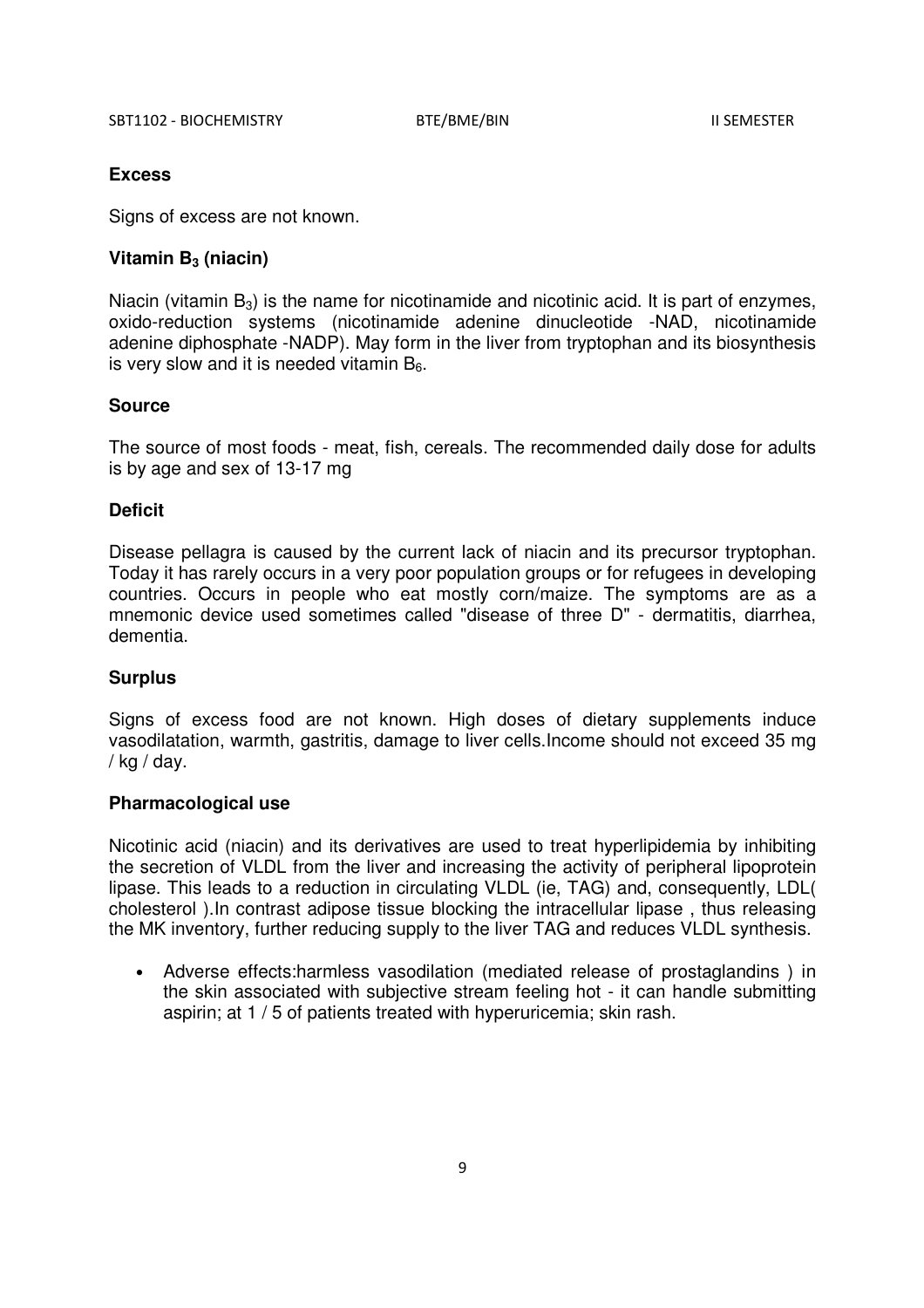## **Vitamin B5 (panthothenic acid)**



Vitamin B5 structure

Pantothenic acid ( vitamin  $B_5$ ) is part of coenzyme A.

#### **Source**

Small amounts are in almost all foods contain a large amount of yeast, liver, meat, milk, whole grains and legumes. The daily recommended dose for adults: 6 mg

#### **Deficit**

Lack is not present - described only when administered pantothenic acid antagonists and extremely malnourished people with symptoms of deficiency of other nutrients, is manifested hair follicle atrophy, loss of pigmentation, dermatitis .

#### **Surplus**

Signs of excess are not known.

# **Vitamin B6 (Pyridoxine)**



Vitamin B6 structure

Pyridoxine the name vitamin  $B_6$  comprises a group of compounds (pyridoxine, pyridoxamine, pyridoxal and phosphate). Itcoenzyme for more than 50 enzymatic reactions - decarboxylase and transaminases, synthesis of acid nicotine and arachidonic acid , affects the function of the nervous system, immune reactions and synthesis of haemoglobin.

# **Source**

It is abundant in food. The daily recommended dose for adults: 13-17 mg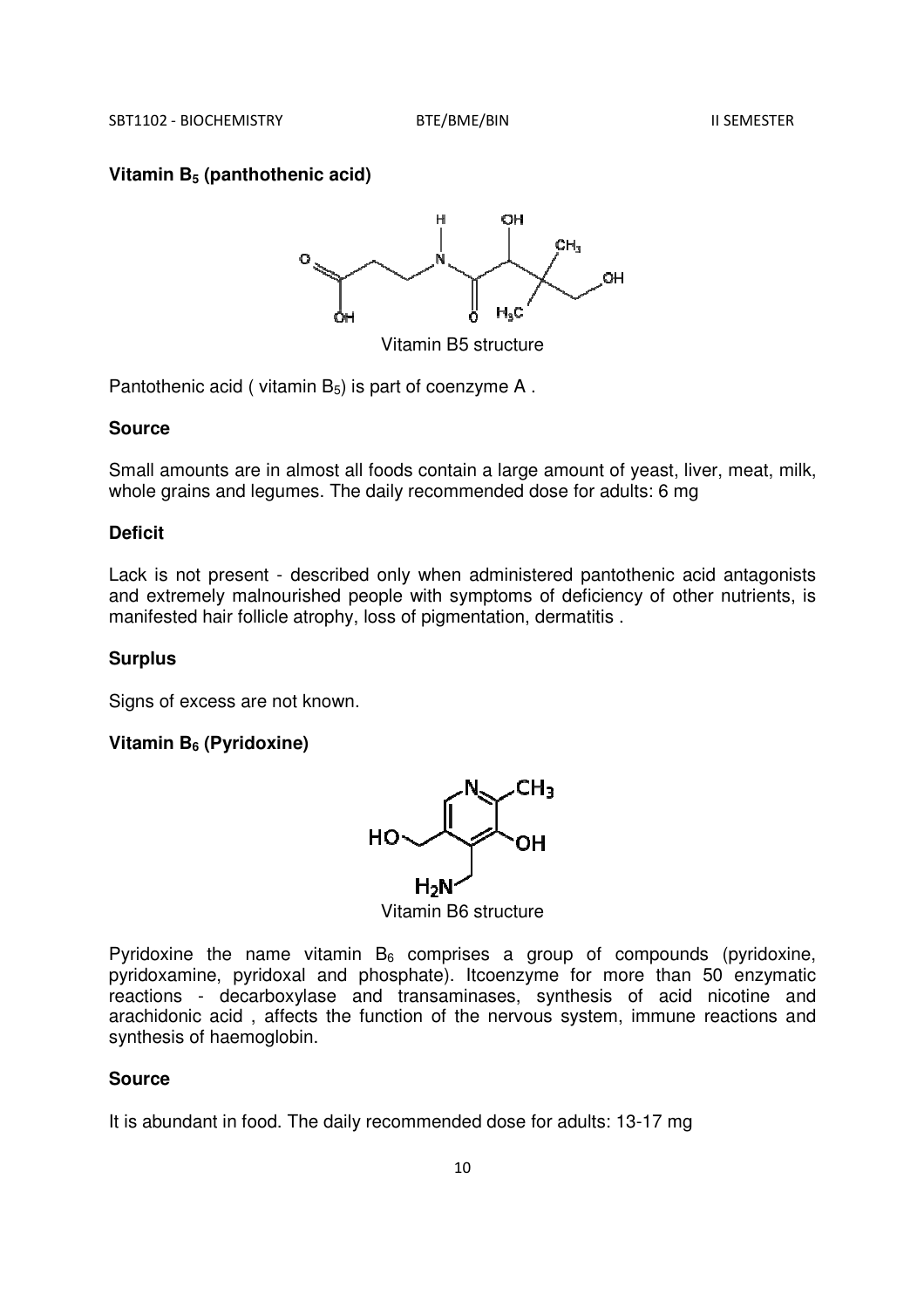# **Deficit**

Deficiency with normal eating habits does not occur; manifested skin and mucosal changes that occur rhagades corners, peripheral neuropathy .

# **Surplus**

Excess of food does not occur. After a prolonged intake of 50-500 mg have been reported sensory neuropathy.

# **Vitamin B7 (Biotin)**

Biotin Vitamin B<sub>7</sub>, vitamin H, factor R - Several scholars have described it, only later discovered that it is the same substance) is important for the metabolism of amino acids and fatty acids, is a cofactor for carboxylases.

## **Source**

At low concentrations in many foods. Rich sources are yeast, liver, egg yolk, nuts, lentils. The daily requirement (RDA can not be estimated): 30-60 mg

# **Deficit**

Deficiency of food does not occur. Scientists described the people who long consumed a large amount of raw eggs (irreversibly binds to biotin with avidin contained in raw egg white) and improper parenteral nutrition. Symptoms : seborrheic dermatitis , fatigue, anorexia , nausea ,hypercholesterolemia , vascular disorders.

# **Surplus**

Signs of excess are not known.

# **Vitamin B9 (Folic acid)**



Vitamin B9 structure

Folic acid also is known as vitamin  $B_9$ , folate or folacin. Includes a group of compounds: Folic Acid (contains pterin, p-aminobenzoic acid and glutamic ) and folic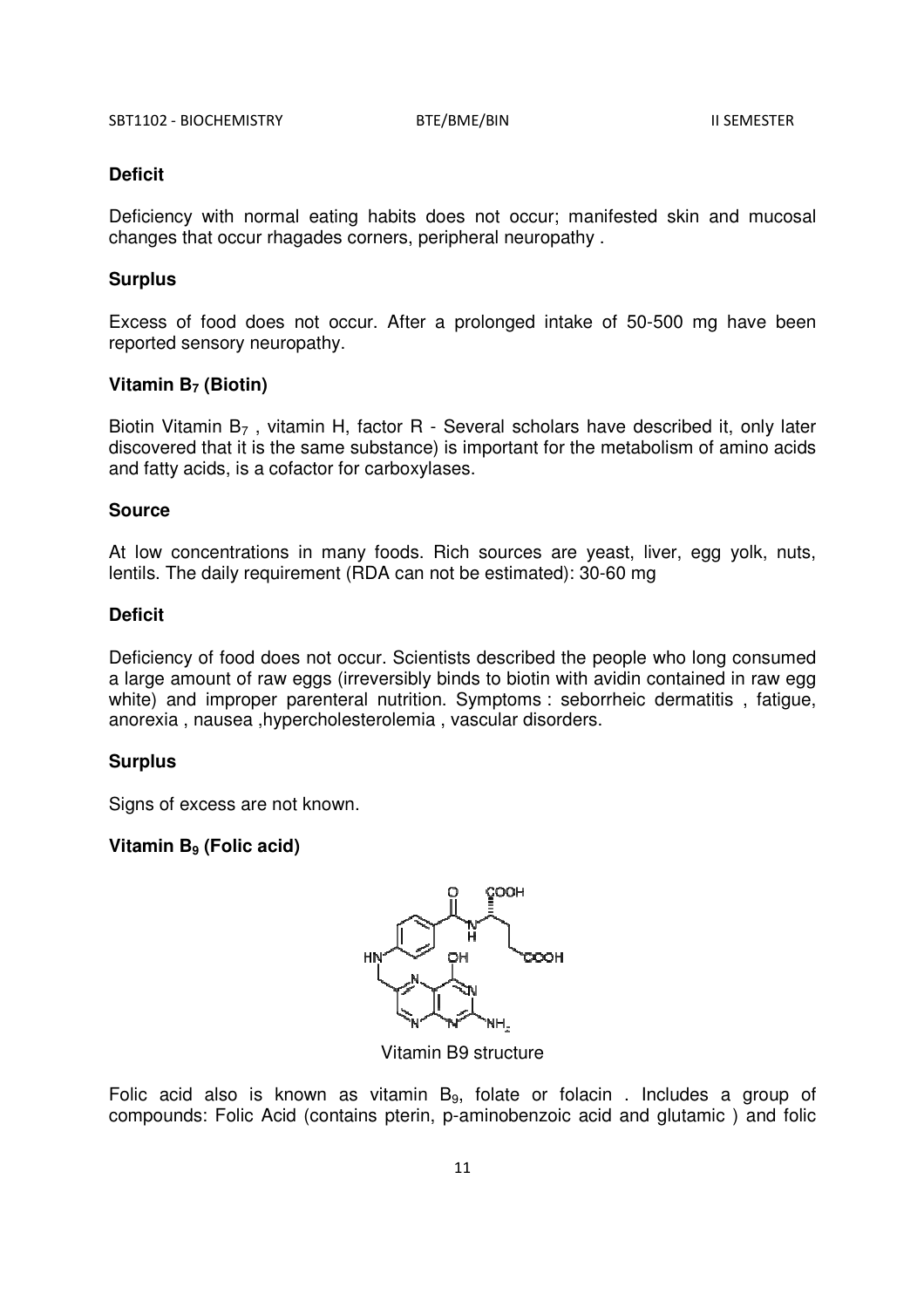acid. Along with vitamin  $B_{12}$  is essential for the formation of nucleic acids and thus for synthesis of DNA , participate in the transfer radicals and in all processes of cell division , it is important for cell division and tissue with high mitotic activity.Absorbed in the proximal parts of the small intestine and when excess it is excreted in the urine.

#### **Source**

Liver, yeast, green leafy vegetables, as well as whole grain cereals, meat, milk, eggs and legumes. The recommended daily adult dose: 400mg. In pregnancy, 600mg for prevention of congenital malformations (mainly cleft neural tube).

## **Deficit**

Deficiency of vitamin  $B<sub>9</sub>$  occurs in low supply, absorption or increased need during pregnancy. There is a megaloblastic anaemia , which is characterized by the presence of abnormal precursors of red blood cells in the bone marrow. Compared with normal cells are cells arising from these abnormal precursors of different shape, larger size, reduced viability and reduced ability to transport oxygen . Along with the lack of iron is its lack of a significant cause of anaemia in developing countries. Deficiency during pregnancy causes spina neural tube in the fetus.

• Laboratory evaluation: serum levels of folate, total homocysteine (increases in the absence, also in the absence of vitamin  $B_{12}$ )

#### **Surplus**

High intake of folic acid can mask vitamin  $B_{12}$ , so the upper limit of the daily recommended intake of up to 1000 mg / day.

## **Vitamin B12 (cobalamin)**

Vitamin  $B_{12}(cobalamin)$  is the collective name for several compounds that are in the center of porphyrin skeletal cobalt. Vitamin  $B_{12}$  has a number of biological functions plays an important role in hematopoiesis, is essential for the development of the central nervous system in children, contributes to the formation of nucleic acids , transmethylation and has anabolic effect. Deficiency of vitamin  $B_{12}$  in adults causes macrocytic anemia , impaired rear and lateral spinal cords, peripheral nerves and dementia or depression. Lack of vitamin  $B_{12}$  also affects secondary folate cycle resulting in impaired synthesis of purines and pyrimidines necessary for the formation of DNA and RNA.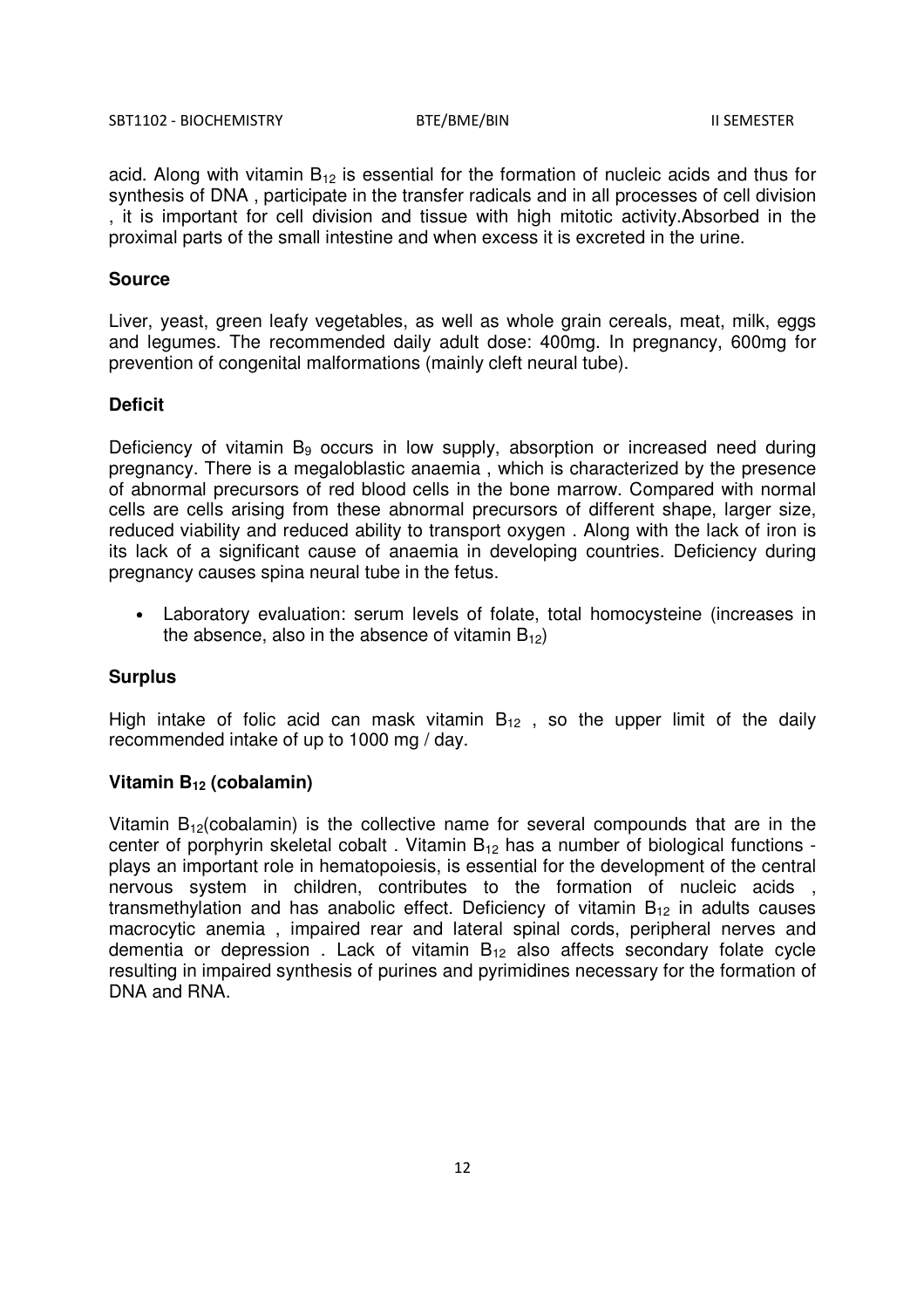

Vitamin B12 structure

In nutritionally significant quantities occurs only in animal foods. Rich sources are liver, kidney, meat warm-blooded animals (1-2 ìg/100 g), fish, egg yolk and dairy products (milk ìg/100, 0.3 ml cheese ìg/100 0.2 to 0.6g). Plant foods contain trace amounts of vitamin  $B_{12}$  only if it has been processed by bacterial fermentation (e.g beer). Absorbed in the small intestine only if the stomach creates a complex with an internal factor .Therefore it is necessary to properly functioning stomach and large amounts of vitamin B<sub>12</sub> are formed by the intestinal flora in humans unusable. Cobalamine with an internal factor in the distal ileum bind to specific receptor cubilin and this complex then enters by endocytosis into enterocytes. Inside the enterocyte cobalamin binds to other carriers and excreted into the plasma. 75-80% is bound to haptocorrin and goes to hepatocytes. The cells of other organs enter only vitamin  $B_{12}$  bound to transcobalamin II (the holotranscobalamin) after binding to specific receptors through endocytosis. The cell cobalamin is converted to active metabolites and adenosylcobalamine methylcobalamin, which serve as cofactors of enzymes. The daily recommended dose for adults : 3 mg. Minimal in infants: approximately 0.1 to 0.3 mg.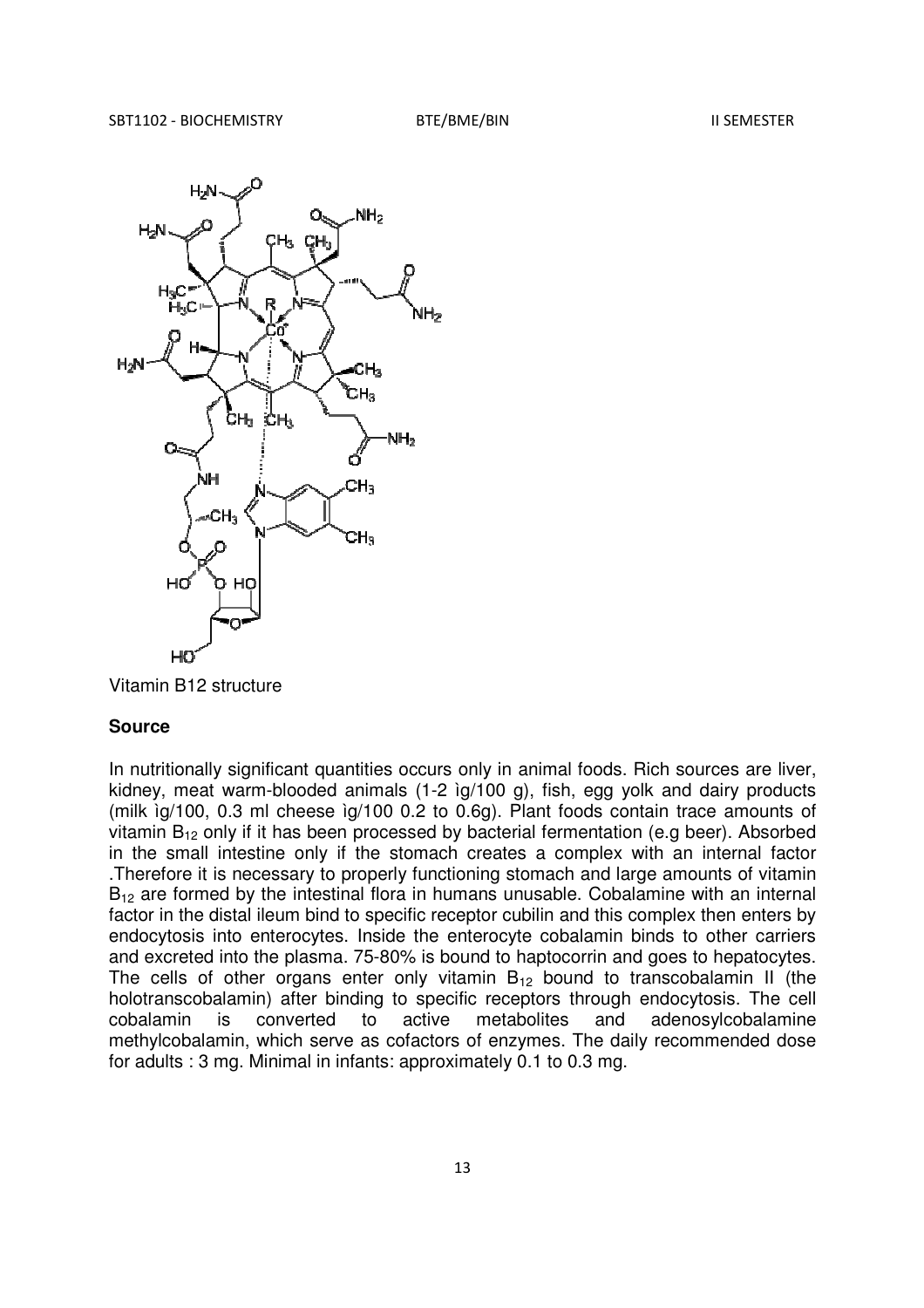#### **Function**

Haemopoiesis; development of the central nervous system in childhood; cofactor of two metabolic reactions: conversion of homocysteine to methionine by methionine synthase (failure of this reaction leads to the accumulation of homocysteine); conversion metylmalonyl-CoA to succinyl-CoA action metylmalonyl-CoA mutase (failure of this reaction leads to an accumulation of methylmalonic acid and its increased urinary excretion).

#### **Deficit**

Its deficiency is clinically manifested failure to thrive, macrocytic anemia and neurological symptoms. An adult is a stock (2-5 mg) of vitamin  $B_{12}$  in the liver, which cover the need for a period of 5-10 years. Stocks, which creates the infant in utero (approximately 25 micrograms), will be exhausted as early as 3-5 months. Among laboratory manifestations include mostly macrocytic anemia, elevated aminotransferases, hyperhomocysteinemia and increased acid secretion metylmalonic acid plasma concentrations of homocysteine and methylmalonic acid excretion increased in the urine. Metabolic changes precede clinical manifestations. Pernicious anemia is an autoimmune disease that leads to atrophy of the gastric mucosa and by the lack of intrinsic factor.

#### **Surplus**

Signs of excess were reported even after a high intake (5 mg) of the supplement.

# **Vitamin C**



L-ascorbic acid , also known as vitamin C is water soluble strongly reducing effects. Man (as well as other primates and guinea pigs) cannot synthesize it, since it lacks Lgulonolactonexidase activity, therefore it must receive in food. L-ascorbate is involved in the hydroxylation of collagen , the synthesis of carnitine , the metabolism of tyrosine , acts as an antioxidant, supports immune system, iron absorption, has an effect on betaoxidation of fatty acids , increases the activity of microsomal enzymes, accelerates the detoxification of xenobiotics. Reducing the effects of ascorbic acid are due to its easy oxidation to dehydroascorbate: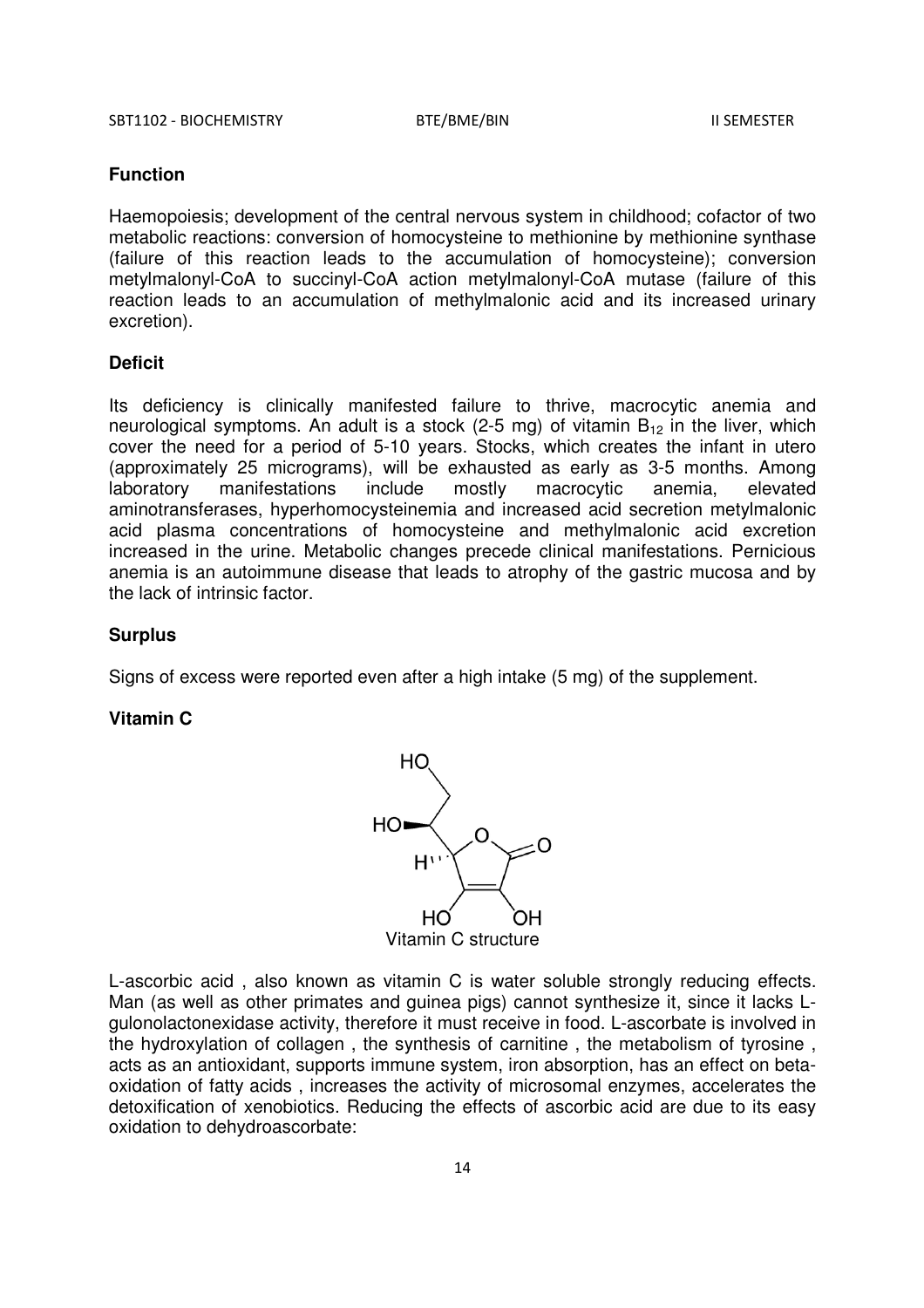Fruits, vegetables (including potatoes), liver. Average losses in cook foods are 30%. The daily recommended dose for adults : 100 mg . When the determination is considered, in addition to prevention of deficiency symptoms, as well as strengthening the immune system and prevention of degenerative diseases. Increased need for considerable physical exertion, psychological stress, alcohol abuse and drugs, some diseases (eg diabetes, renal insufficiency, infection). Intake of 150 mg / day is recommended for smokers.

## **Deficit**

Ascorbic acid deficiency - scurvy (scurvy) - now appears only in extreme conditions. With a slight lack of preclinical manifestations we see in our country (fatigue, prolonged convalescence, impaired wound healing and decreased resistance to infection).

• Laboratory evaluation of the situation: the level of vitamin C in plasma. Clinical symptoms appear with values  $\leq 10$  µmol/L, an indicator of low intake of vitamin C are considered to values below 37 µmol/L. In terms of prevention of atherosclerosis and the tumors are regarded as desirable values  $\geq$  50 µmol / L.

## **Surplus**

Signs of excess food are not. Approximately 1% of the unused vitamin C is converted to oxalate, the risk of urinary calculi, but low in healthy subjects. The care

the daily intake should not exceed 1000 mg. Very high doses (5 g) can cause diarrhea . At high ascorbate intake (about grams per day), most of the substance excreted in the urine. It can then interfere with many clinical biochemistry determination by routine chemical urinalysis.

## **Minerals - Introduction**

Dietary minerals and trace elements are chemical substances required by living organisms in addition to carbon, hydrogen, nitrogen, and oxygen that are present in nearly all organic molecules.

Minerals are present in up to tens of thousands of grams in the human body whilst only a few grams of trace elements are required by the body. The recommended dietary allowance of minerals (RDA) is usually greater than 200 mg/day whilst that for trace elements is less than 200 mg/day and this can be used to classify the difference between minerals and trace elements.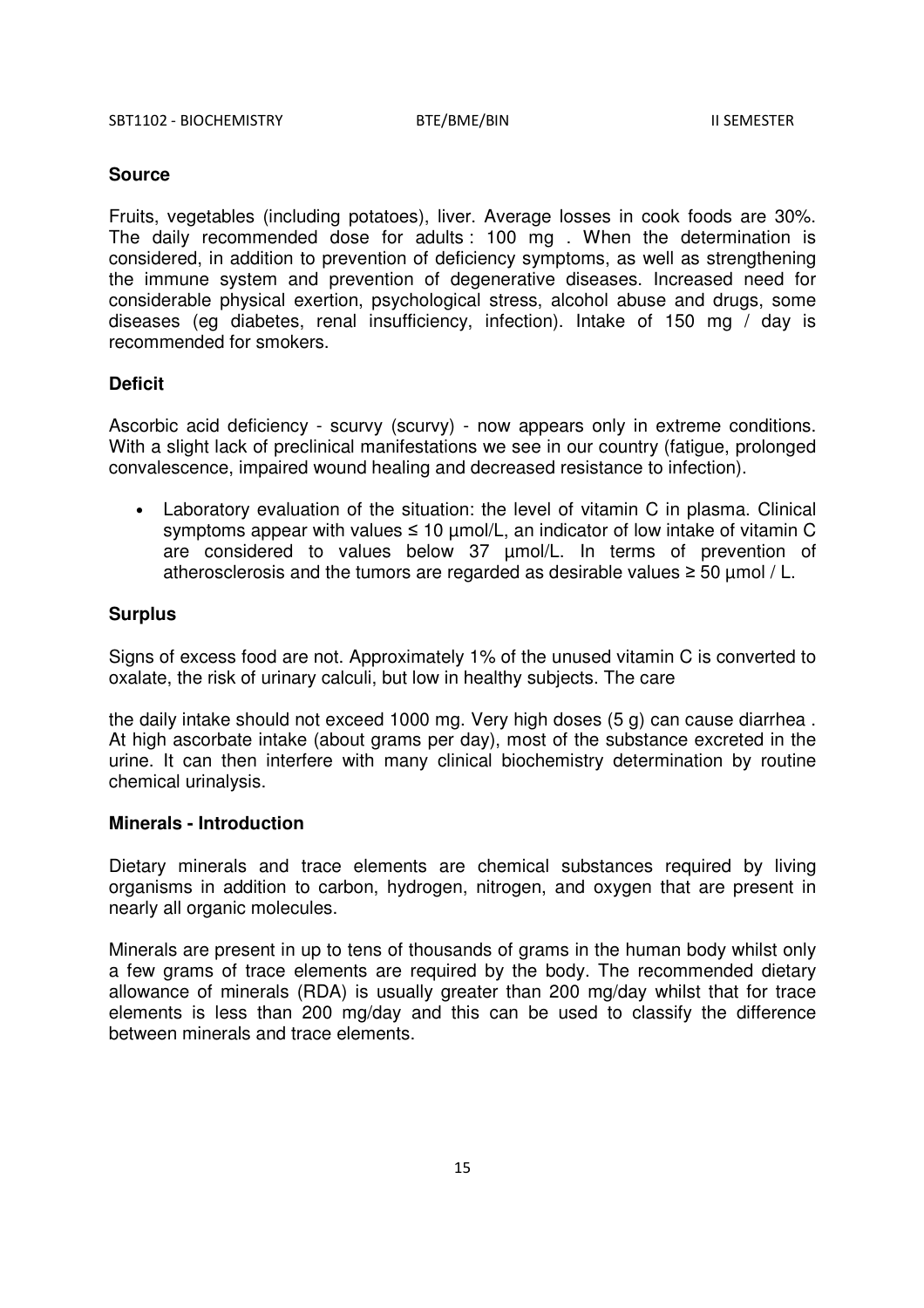Minerals and trace elements are usually provided by dietary intake however they can be ingested in various forms including:

- these be supplied from foods in which they occur naturally,
- as complex compounds,
- in the from natural inorganic sources (such as calcium carbonate from ground oyster shells).

## **Macro and micro minerals:**

Macro minerals are present at larger levels in the animal body or required in larger amounts in the diet. Macro minerals include calcium, chlorine, magnesium, phosphorus, potassium, sodium, and sulfur.

Micro minerals are often referred to as trace minerals, meaning they are present at low levels in the body or required in smaller amounts in the animals diet. Micro minerals include chromium, cobalt, copper, fluorine, iodine, iron, manganese, molybdenum, selenium, and zinc.

# **Macrominerals**

# **Calcium**

## Function

• Calcium is the most abundant mineral in the human body, containing approximately 1200g. 99% of the calcium is present in bones and teeth present mainly as hydroxyapatite, with a calcium to phosphate ratio of 2:1. The calcium makes up the inorganic component of the bone and provides cross linkage between the collagen fibrils of bone and forming a more rigid structure.

Remodeling or bone turnover is the process of resorption followed by replacement of bone with little change in shape and occurs throughout a person's life. Osteoblasts and osteoclasts, coupled together via paracrine cell signalling, are referred to as bone remodeling units. The process of bone resorption by the osteoclasts releases stored calcium into the systemic circulation and is an important process in regulating calcium balance. As bone formation actively fixes circulating calcium in its mineral form, removing it from the bloodstream, resorption actively unfixes it thereby increasing circulating calcium levels.

In children and adolescents, the rate of bone formation predominates over the rate of resorption whilst in adult life the rate of resorption is greater which leads to the loss of bone strength and causes osteoporosis.

• Calcium also plays a role in several process such exocytosis, neurotransmitter release, and muscle contraction in smooth muscle.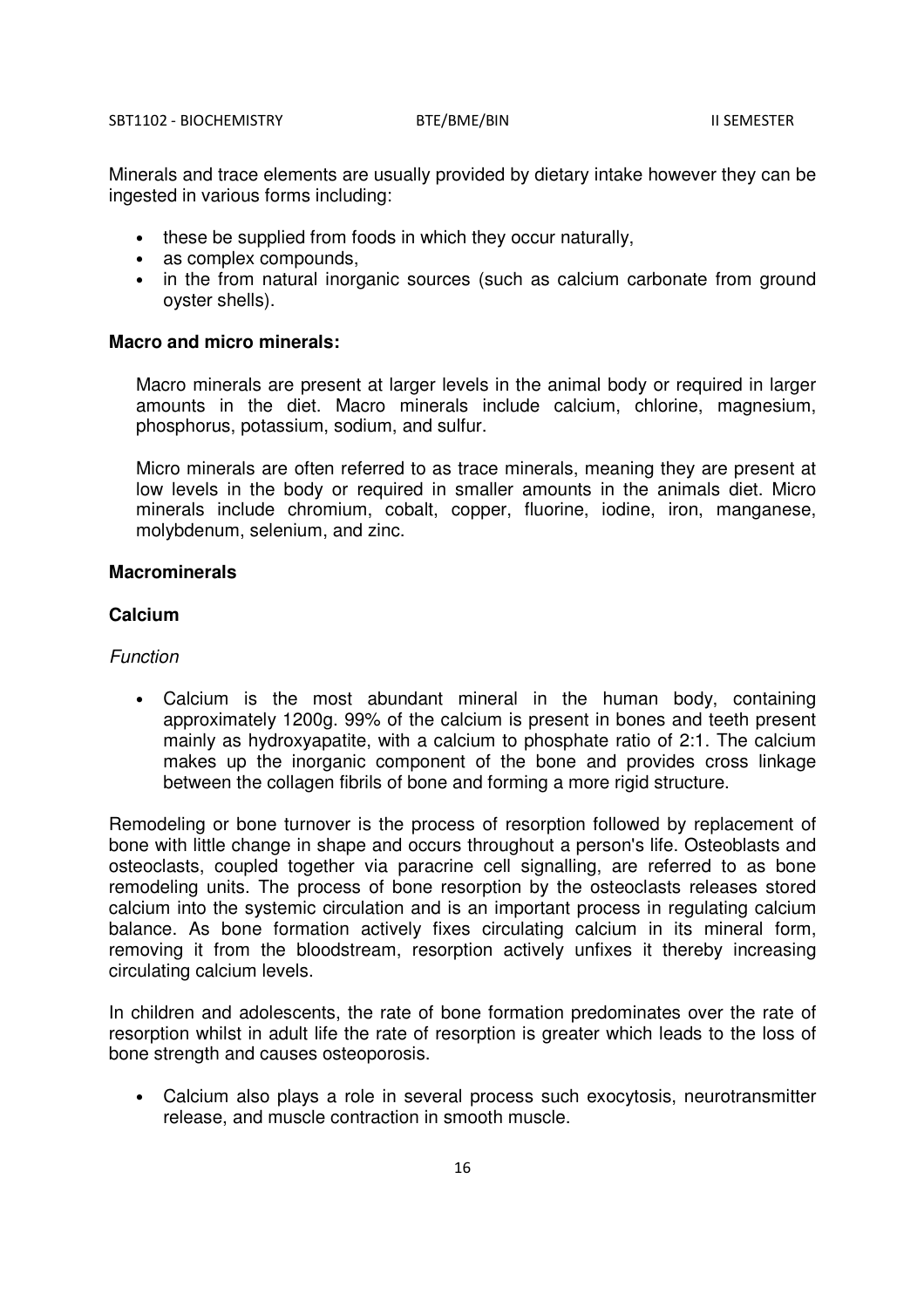- In the electrical conduction system of the heart, calcium works together with sodium as the minerals that depolarize the cell, proliferating the action potential and causing the plateau phase of the action potential.
- Calcium also reduces the neuromuscular excitation of neurons.
- Calcium plays a very important role in hemocoagulation in both the intrinsic and extrinsic pathways.
- Calcium is also thought to have a role in the prevention of colorectal cancer.

## Sources of calcium

- Calcium is mainly found in milk and it is excellently absorbed.
- Soymilk and other vegetable milks are usually sold with calcium added so that their calcium concentration is as high as in milk.
- Leafy green vegetables are a very good source of calcium.

## Deficiency of calcium

A deficiency of calcium can lead to disorders such as osteomalcia, osteoporosis, rickets, increased neuromuscular irritability, tachycardia, impaired blood clotting and increased carcinoma of the colon.

Greater amounts of calcium are required daily during:

- rapid growth in adolescence
- during pregnancy and lactation
- In elderly adult life

# **Potassium**

# Function

- Potassium is the primary intracellular ion with a concentration of 140mEq/l. It is the main ion involved in nerve and muscle repolarisation.
- Potassium also maintains homeostasis with intracellular osmotic pressure and fluid balance.
- Potassium ions also control the heart conduction system.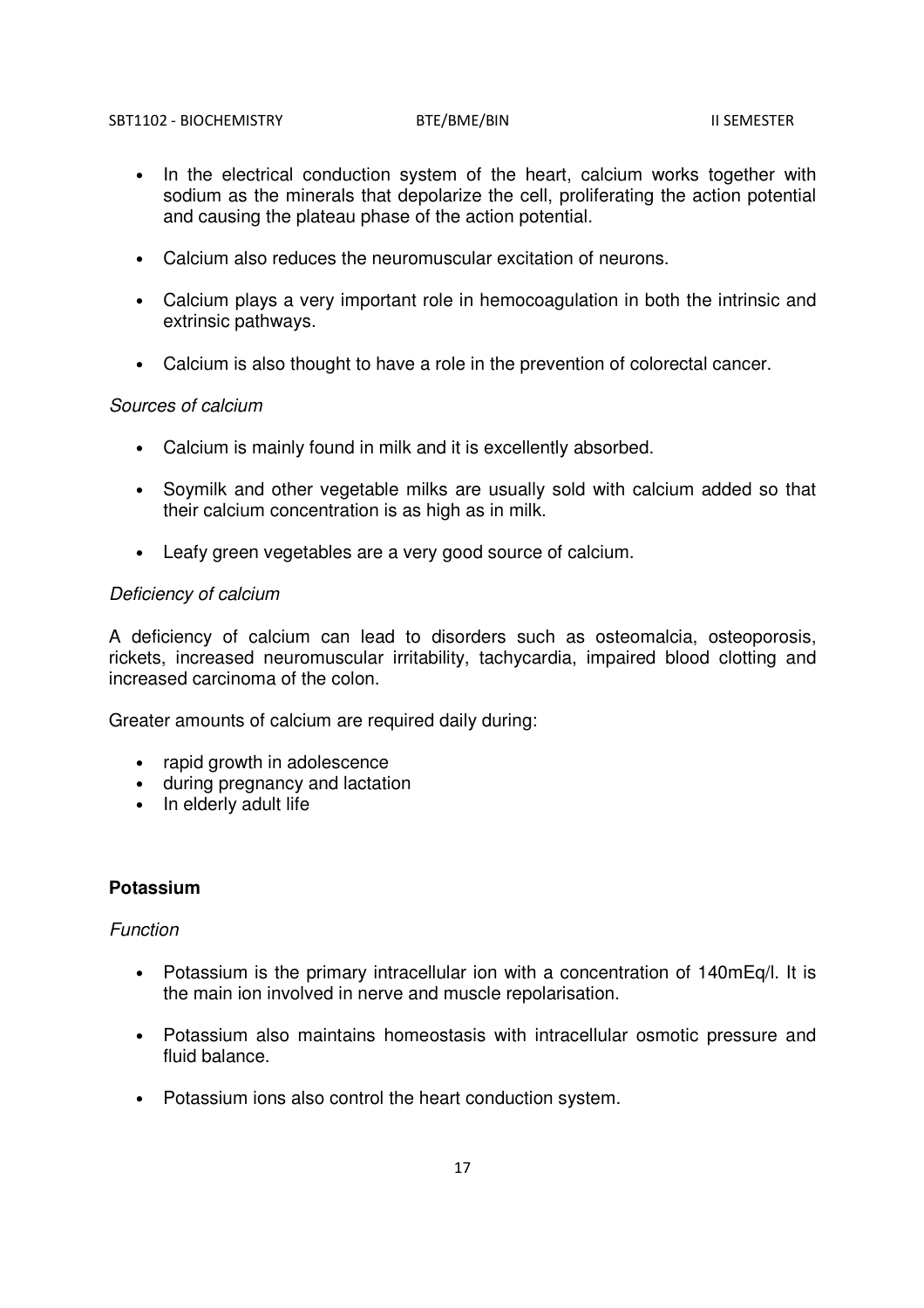#### Sources of Potassium

• Potassium is present in all plant foods. Important sources include vegetables, fruits, pulses and nuts.

## Deficiency of Potassium

Potassium deficiency can be caused by:

- gastrointestinal loses (vomitting, diarrhoea)
- the urinary system (Cushing's syndrome, osmotic diuresis, diuretics)
- Skin losses (excessive sweating, burns).

Clinical features of reduced levels of potassium include spasms, headache, and dehydration.

#### **Magnesium**

#### Functions

- Magnesium is essential for all biosynthetic processes including glycolysis, formation of cyclic AMP, energy dependent membrane transport and transmission of the genetic code.
- Greater than 300 enzymes are known to be activated by magnesium ion.
- Magnesium is also required for maintenance of electrical potentials of nerve and muscle and for the transmission of signals across neuromuscular junctions.

# Source of Magnesium

Magnesium is found in green leaves, potato, nuts, legumes and whole grains.

## Deficiency of Magnesium

Purely dietary magnesium deficiency has not been reported in people consuming natural diets.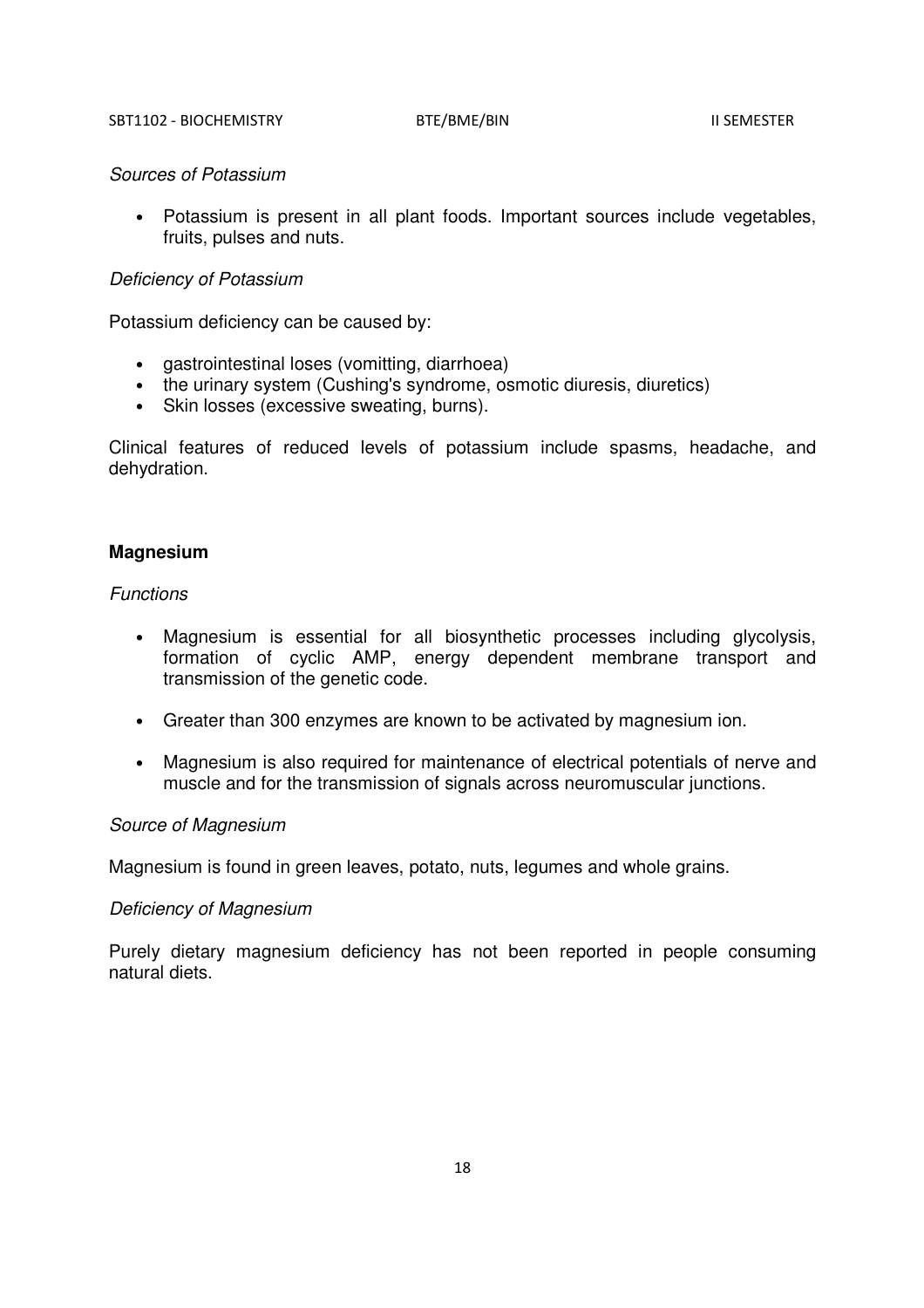# **Sodium**

## Function

Sodium is an cation which is found in higher quantities extracellulary compared to intracellulary. Sodium is used in:

- depolarisation of nerve and muscle tissues
- maintenance of osmotic pressure and acid base balance in the body.
- Sodium also maintains the water balance in the body.
- It also prevents muscle and nerve irritability.

# Sources of Sodium

Sodium is mostly found in table salt, salty foods, meat, eggs and milk.

# Deficiency of Sodium

Sodium deficiency can be caused by:

- gastrointestinal loses (vomiting, diarrhoea)
- the urinary system (Cushing's syndrome, osmotic diuresis, diuretics)

Clinical features of reduced levels of sodium include irritability, muscle weakness, paralysis and impaired heart function.

# **Sulfur**

# Function

Sulfur is a component of amino acids methionine and cysteine and has a role in detoxication processes as a component of glutathione.

# Source of Sulfur

Sulfur is found in foods which are rich in protein.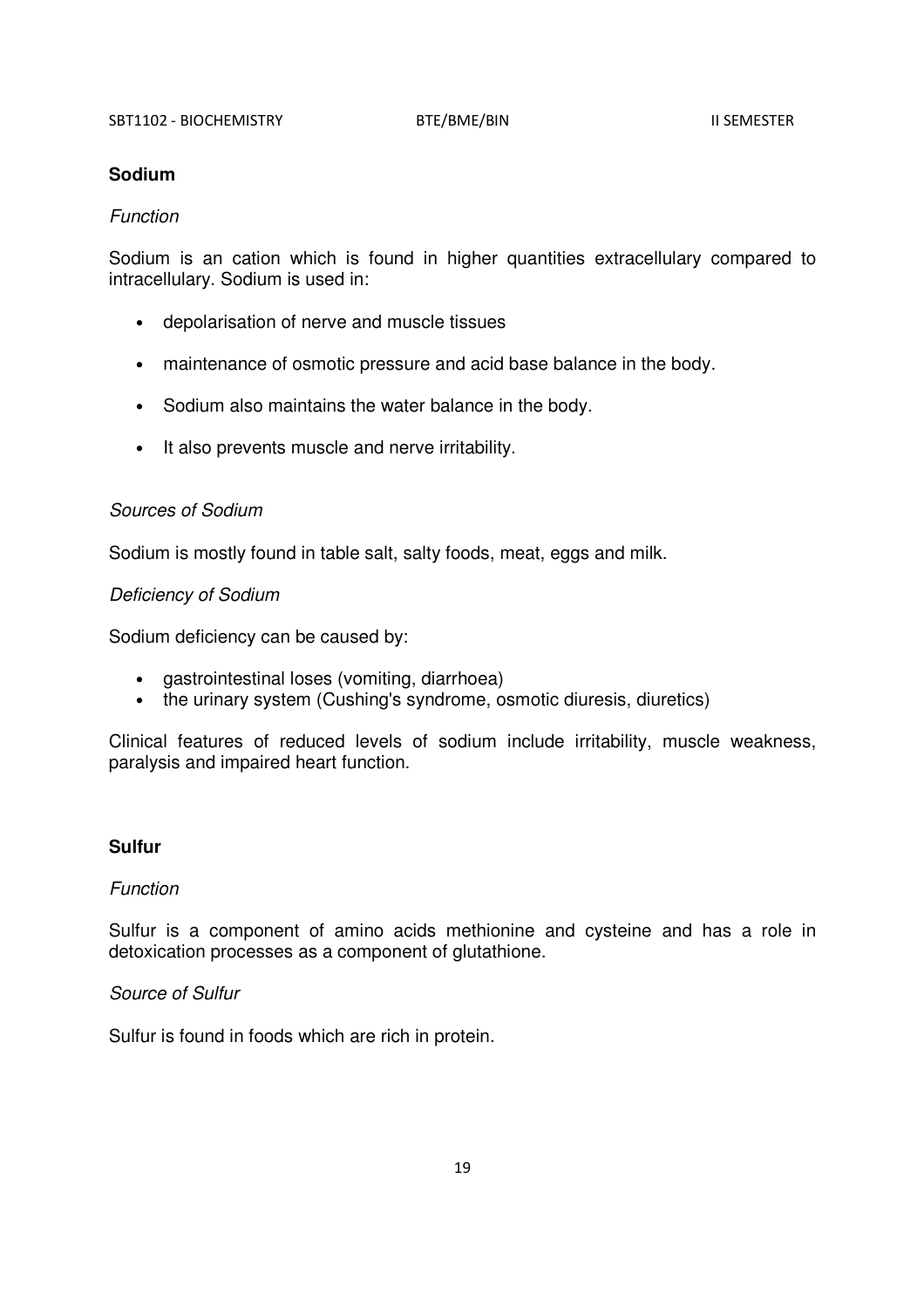#### **Micro-minerals:**

# **Iron**

#### Function

Iron has several functions in the human body which include:

- being a constituent of the haemoglobin molecule 70%
- myoglobin stored in muscles
- an activating molecule of several enzymes
- found in storage molecules such as ferritin and hemosiderin.

#### Sources of Iron

Meat, eggs, vegetables and cereals are all sources of iron. Haem and non-haem forms of iron are absorbed by different mechanisms. Haem iron is highly absorbed and averages 40% of the total iron in all animal tissues.

## Deficiency of Iron

Three stages of impaired iron status have been defined:

- ferritin levels falling below 12 micrograms per litre but no functional impairment can be seen.
- Iron deficient erythropoiesis where the red cell protoporphyrine levels are elevated, transferrin saturation is reduced to less than 16% and work capacity performance may be impaired.
- Iron deficiency anemia characterized by small red cells (microcytosis) with low haemoglobin (hypochromia).

Iron deficiency is observed mainly during the following conditions:

- 6 months 4 years of age because the iron content of milk is low
- During the rapid growth of adolescence, because of needs of an expanding red cell mass and the need to deposit iron in myoglobin
- During the female reproductive phase, because of menstrual loses of iron
- During pregnancy because of the expanding blood volume of the mother, the demands of the fetus and placenta and blood loss during childbirth.

## Excess quantities of Iron

Excess quantities of iron cause iron overload and hemochromatosis. Iron overload can also be caused my genetic mutations (HfE mutation on chromosome 6).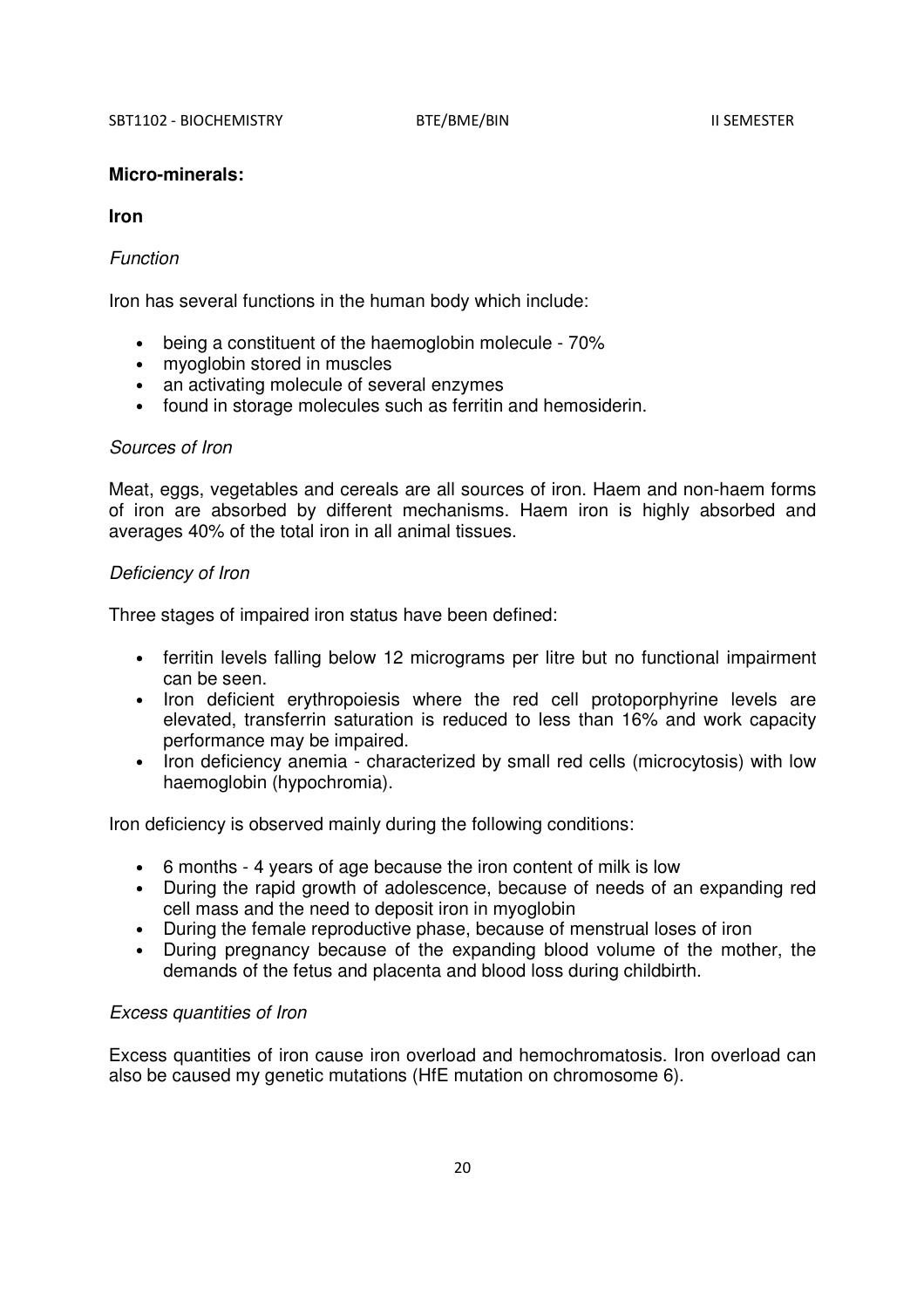# **Copper**

## Function

Copper is a constituent of many enzymes. It is also a constituent of many pigments and is important for immune functions.

# Sources of Iron

Copper is found in organ meats, especially liver. It is also found in seafood, nuts and seeds.

## Deficiency of Iron

In exceptional circumstances, copper deficiency is seen in malnourished children and causes anaemia, bone demineralisation, impaired immunity, and lack of hair and nail growth.

# **Fluoride**

# Function

Fluoride is required for bone and teeth formation

## **Sources of Fluoride**

Fluoride is found in foods such as water tea, and fish.

## Deficiency of Fluoride

A lack of fluoride in the diet will cause increased caries formation and poor bone mineralization.

# **Iodine**

# Function

Iodine is a major component of thyroid hormones.

# Sources of Iodine

Iodine is mainly found in seafood and sea fish, eggs, milk and iodised salt.